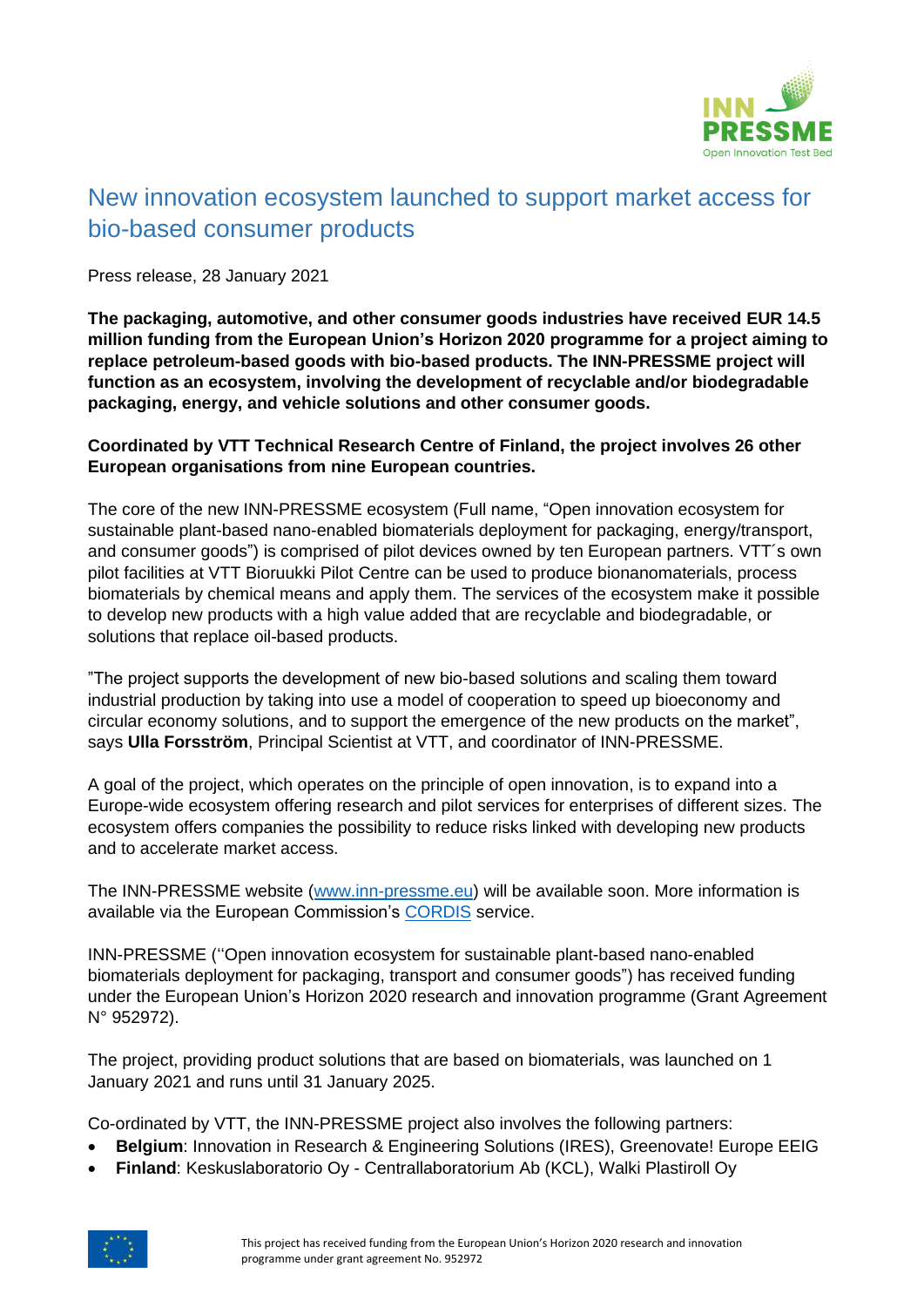

- **France**: Centre Technique Industriel de la Plasturgie et des Composites (IPC), Commissariat à l´Énergie Atomique et aux Énergies Alternatives (CEA), Polymaris Biotechnology SAS, Albéa Services, Arjowiggins France
- **Germany**: Fraunhofer-Gesellschaft zur Förderung der angewandten Forschung e.V., WSVK OEDERAN GmbH, Skeleton Technologies GmbH
- **Italy**: Stam srl, Centro Ricerche Fiat SCPA
- **Poland**: Instytut Włókien Naturalnych i Roślin Zielarskich
- **Spain**: Fundación CIDETEC, Fundación AITIIP, Asociación de Investigación de Materiales Plásticos y Conexas (AIMPLAS), Gnanomat SL, Global Equity & Corporate Consulting SL, Asociación Española de Normalización (UNE), MAIER S. Coop, Podoactiva SL
- **Sweden**: RISE Processum AB, Skanem Skurup AB
- **United Kingdom**: Granta Design Ltd.

## **Further information**

VTT Technical Research Centre of Finland Dr Ulla Forsström, Principal Scientist [ulla.forsström@vtt.fi,](mailto:ulla.forsström@vtt.fi) tel. +358 40 8202 191

VTT Technical Research Centre of Finland Dr Heli Kangas, Technology Manager [heli.kangas@vtt.fi,](mailto:heli.kangas@vtt.fi) tel. +358 40 0357233

## **Media & communications for the INN-PRESSME project**

Greenovate! Europe Simon Hunkin, [s.hunkin@greenovate-europe.eu](mailto:s.hunkin@greenovate-europe.eu)

**ESCI** Patrick Rembe, [pr@esci.eu](mailto:pr@esci.eu)

**FSCI** Dr Kristine Jung, [kj@esci.eu](mailto:kj@esci.eu)